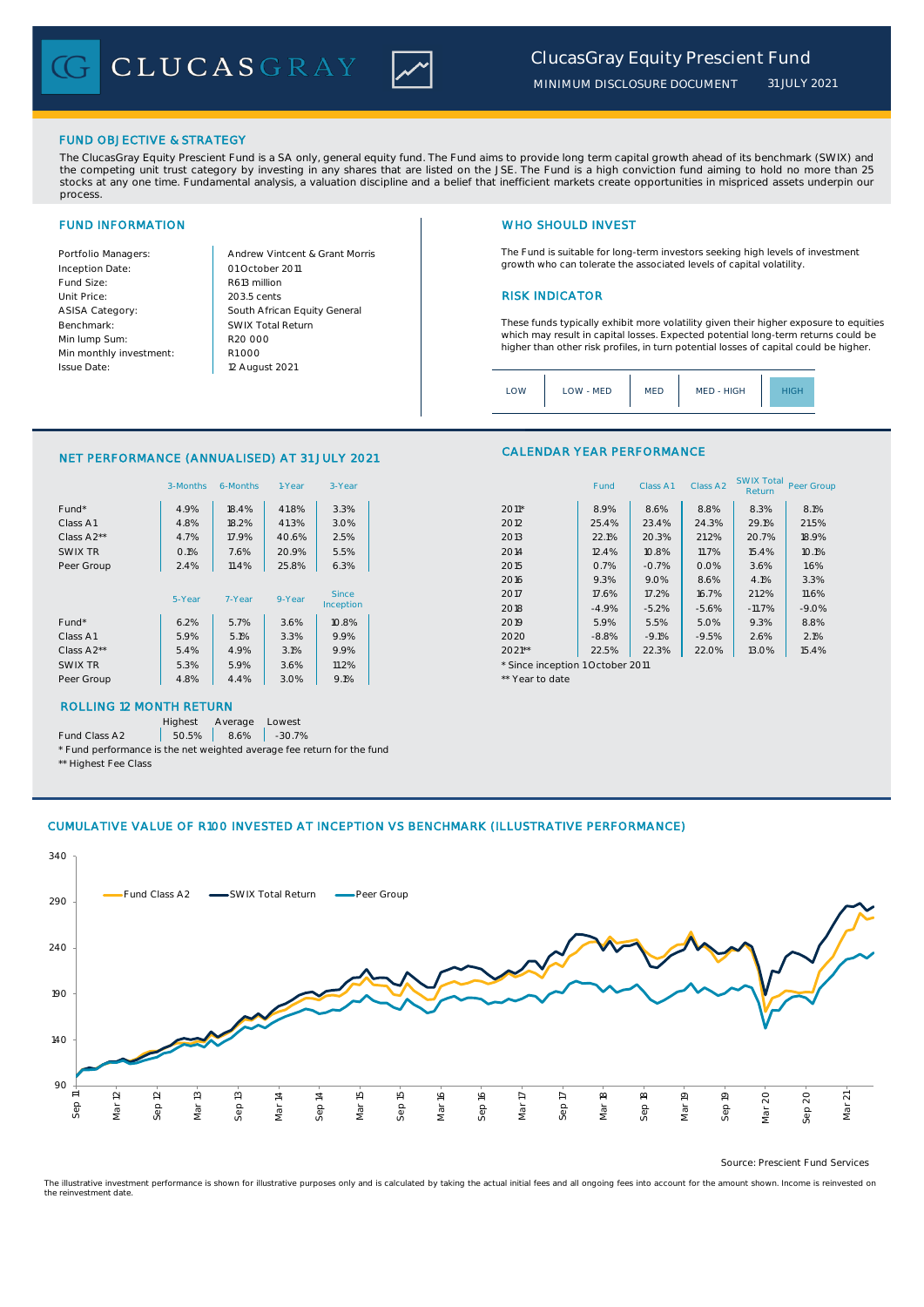**CLUCASGRAY** 



*MINIMUM DISCLOSURE DOCUMENT 31 JULY 2021*

| Naspers              | 7.4% |
|----------------------|------|
| ABSA                 | 7.1% |
| Anglo American       | 6.1% |
| <b>Standard Bank</b> | 5.6% |
| <b>MTN</b>           | 5.1% |
| Brit AM Tobacco      | 4.9% |
| Old Mutual           | 4.1% |
| Exxaro               | 3.9% |
| Reunert              | 3.9% |
| Massmart             | 3.8% |
|                      |      |



# DISTRIBUTIONS FEE STRUCTURE

|                                           |                     |                                     | Class A <sub>2</sub> | Class A |
|-------------------------------------------|---------------------|-------------------------------------|----------------------|---------|
| <b>Distribution Frequency</b><br>Annually |                     | TFR                                 |                      |         |
| <b>Distribution Date</b>                  | 01 April            | Annual Management Fee (excl. VAT)   | .30%                 | 0.90%   |
| Last Distribution                         | 6.48 cents per unit | Other Cost                          | 0.04%                | 0.04%   |
|                                           |                     | VAT                                 | 0.20%                | 0.14%   |
|                                           |                     | Total Expense Ratio (incl. VAT)     | .53%                 | 1.07%   |
|                                           |                     | Transaction Costs (incl. VAT)       | 0.18%                | 0.18%   |
|                                           |                     | Total Investment Charge (incl. VAT) | l.71%                | 1.25%   |
|                                           |                     |                                     |                      |         |

## MONTHLY COMMENTARY

The ClucasGray Equity Prescient Fund has enjoyed a strong quarter to the end of July 2021, with the Fund gaining nearly 5% in the quarter. This compares favorably to both the JSE Swix, which was flat, and the General Equity peer group, which gained 2.4%. Over the last 12 months, the Fund has gained nearly 42%, compared to the JSE Swix return of 21%, and the peer group of nearly 26%.

In October 2021, the Fund will celebrate a significant milestone - the 10 year anniversary of its inception. It has indeed been an eventful decade - as ever, a decade with many moving parts, both global and domestic, both political and economic. For South African investors it has, at many times, felt like we have been swimming against a strong current, a current we have alluded to numerous times in our various commentaries over the years.

We recently looked at the Rand returns on the JSE over various periods up to 30 June 2021, leveraging off data provided by SBG Securities, Bloomberg and our own research. Since 31 December 2010, the JSE has returned nearly 12% per annum - with South African inflation at 5.4%, it highlights the sustained ability of<br>equities to deliver real returns over time. However the JSE has same period. The contributing factors are plentiful, but the Rand weakening by over 7% per annum, coupled with a remarkable bull market for many large US companies, many technology related, would be deemed the major causes of this underperformance. Whilst the last decade has been relatively disappointing<br>for South African equity investors, it is instructive to note that sin outperformed the MSCI World returns, in Rands. Over the last 45.5 years, the JSE has delivered a real return of over 9% per annum, and outperformed the MSCI World Index by 3% per annum.

Whilst we all know that history is clearly no guide to future performance, what provides us with some comfort is that the current forward PE valuation of the<br>JSE against the MSCI World is at a 50% discount - the last decad from parity to the 50% discount today. Today's relative rating is the lowest of the last 17 years - looking at relative prospective returns, we would argue that much negativity is already priced into South African equities.

Since inception nearly 10 years ago, the ClucasGray Equity Prescient Fund has delivered compound returns of 10.8% per annum, compared to the 9.1% return of the general equity peer group average return.

Over the last few months we have continued to reduce the number of holdings in the portfolio, and added to the positions in companies where we have more conviction in their investment case. Whilst there can no guarantee that our considered assumptions and forecasts are accurate, our bottom up assessment of the potential returns of all the companies in the portfolio, does provide us with some cause for optimism.

Each investment case is unique - in some companies we expect earnings and dividend growth to drive returns, while others are likely to enjoy a re-rating off remarkably low valuation multiples. In addition there is a growing list of companies that have their own levers to pull to unlock what we believe to be extraordinary value that to date remains trapped. It is these companies, some of which are holding company structures, where we believe proactive management teams have an ability to generate outsized returns for their shareholders. The future is always uncertain, but we take comfort in current valuations for the large majority of our portfolio holdings, and believe patience is likely to be well rewarded.